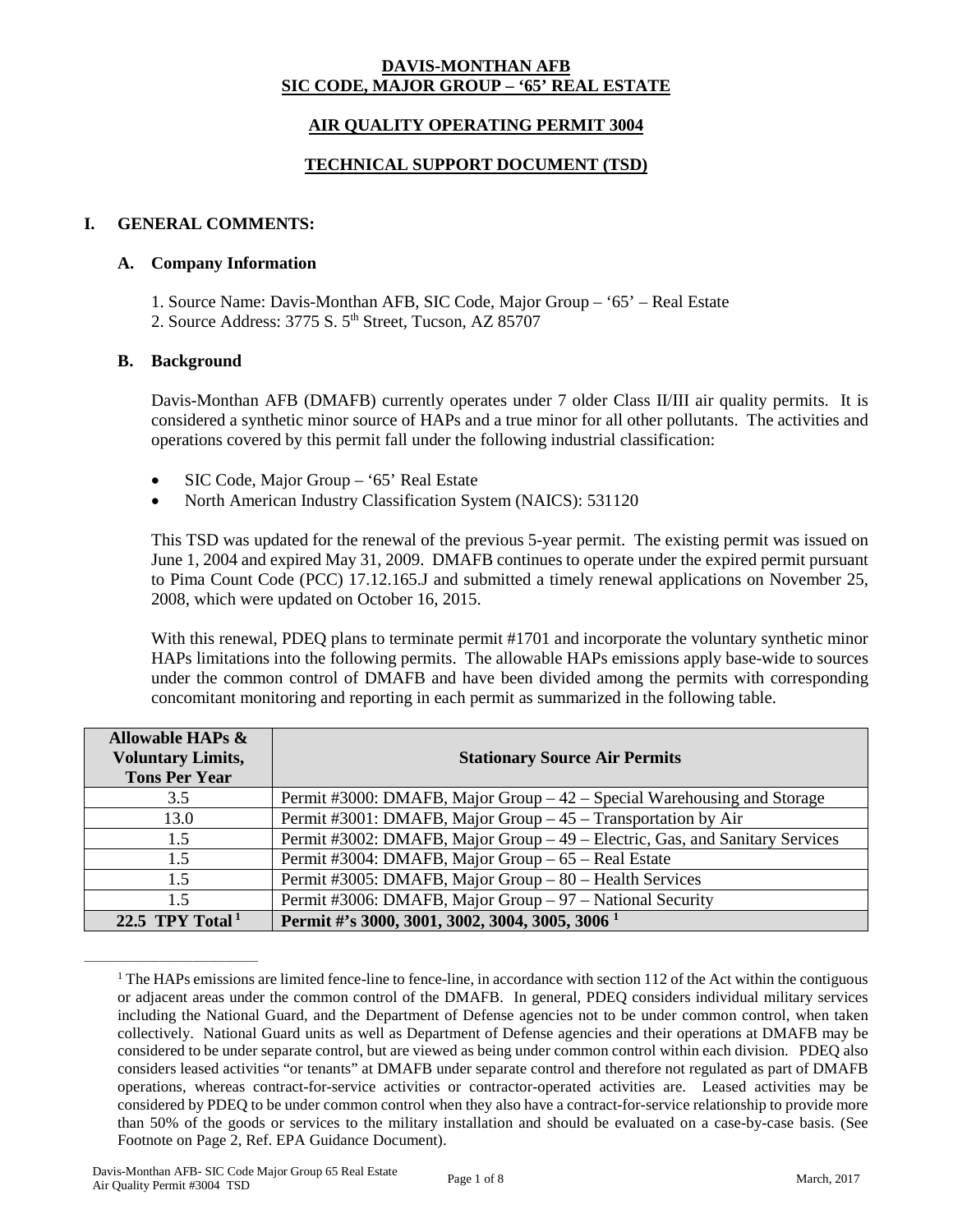# Permitting History

The Pima County Department of Environmental Quality (PDEQ) received a Title V permit application from DMAFB on May 9, 1995. Later, in April 1996 DMAFB submitted a significant revision to establish voluntary and federally enforceable emission limits on hazardous air pollutants (HAPs) to remain below major source levels under Section 112 of the Act and within the meaning in PCC 17.04.340.A.128.b. This was done in part to avoid federally applicable requirements in 40 CFR Part 63, Subpart GG – National Emission Standards for Aerospace Manufacturing and Rework Facilities. As a result, PDEQ issued Permit # 1701 to DMAFB in August of 1998 limiting the HAP emission to below major source levels and establishing DMAFB as a synthetic minor source of HAP.

Davis-Monthan AFB continued to operate under Permit #1701until the permit was renewed in 2003. At that time DMAFB submitted applications and a strategy to divide the operations and activities into functionally distinct industrial SIC Code Groupings, on the basis of the definition of a major stationary source under 40 CFR §70.2 and EPA Guidance.<sup>2</sup> PDEQ subsequently issued 7 separate synthetic minor stationary source permits for criteria air pollutants in June 2004 (Permit #'s 3000 – 3006), while maintaining the existing synthetic minor HAPs permit (Permit # 1701). Permit # 3003 was later terminated on December 2005 as a result of the removal of a lone diesel generator covered under the permit.

On May 28, 2009, DMAFB submitted a Title V application for the renewal and combination of the Criteria and HAPs permits into one permit. DMAFB later withdrew the Title V application on April 2, 2015 and reapplied on October 16, 2015 for synthetic minor permits under the functionally distinct industrial SIC Code Groupings.

# **C. Attainment Classification**

The DMAFB is located in an area that is in attainment for all pollutants.

# **II. SOURCE DESCRIPTION**

# **A. Process Description**

Davis-Monthan Air Force Base (DMAFB) is a key Air Combat Command (ACC) installation of the United States Air Force (USAF). The base is located approximately five miles south-southeast of downtown Tucson, Arizona. The 355th Fighter Wing (355 FW) is the host unit, providing medical, logistical, mission, and operational support to all assigned units. As the location of the USAF Materiel Command's 309th Aerospace Maintenance and Regeneration Group (AMARG), Davis-Monthan AFB is the aircraft boneyard for excess military and government aircraft. Davis-Monthan AFB is a large multifaceted installation which is comparable in size and function to a small city. Specifically, the base has operations including, but not limited to: retail markets, hospital and dental clinics, public works, warehouse facilities, utilities, recreational facilities, an airfield, maintenance operations, and auto/wood hobby shops.

The activities and operations covered by this permit are base-wide facilities providing service to base personnel including the base gym, grounds maintenance operations, personnel hobby shops, boilers and hot water heaters, and a solid waste landfill which was historically used for base demolition and construction waste and those stationary sources comprising operations at Davis-Monthan AFB which fall under the industrial classification SIC Code: Major Group 65 – Real Estate (NAICS 531120).

\_\_\_\_\_\_\_\_\_\_\_\_\_\_\_\_\_\_\_\_\_\_\_

<sup>&</sup>lt;sup>2</sup> Reference: EPA Guidance Document: Major Source Determinations for Military Installations under the Air Toxics, New Source Review, and Title V Operating Permit Programs of the Clean Air Act", dated August 2, 1996.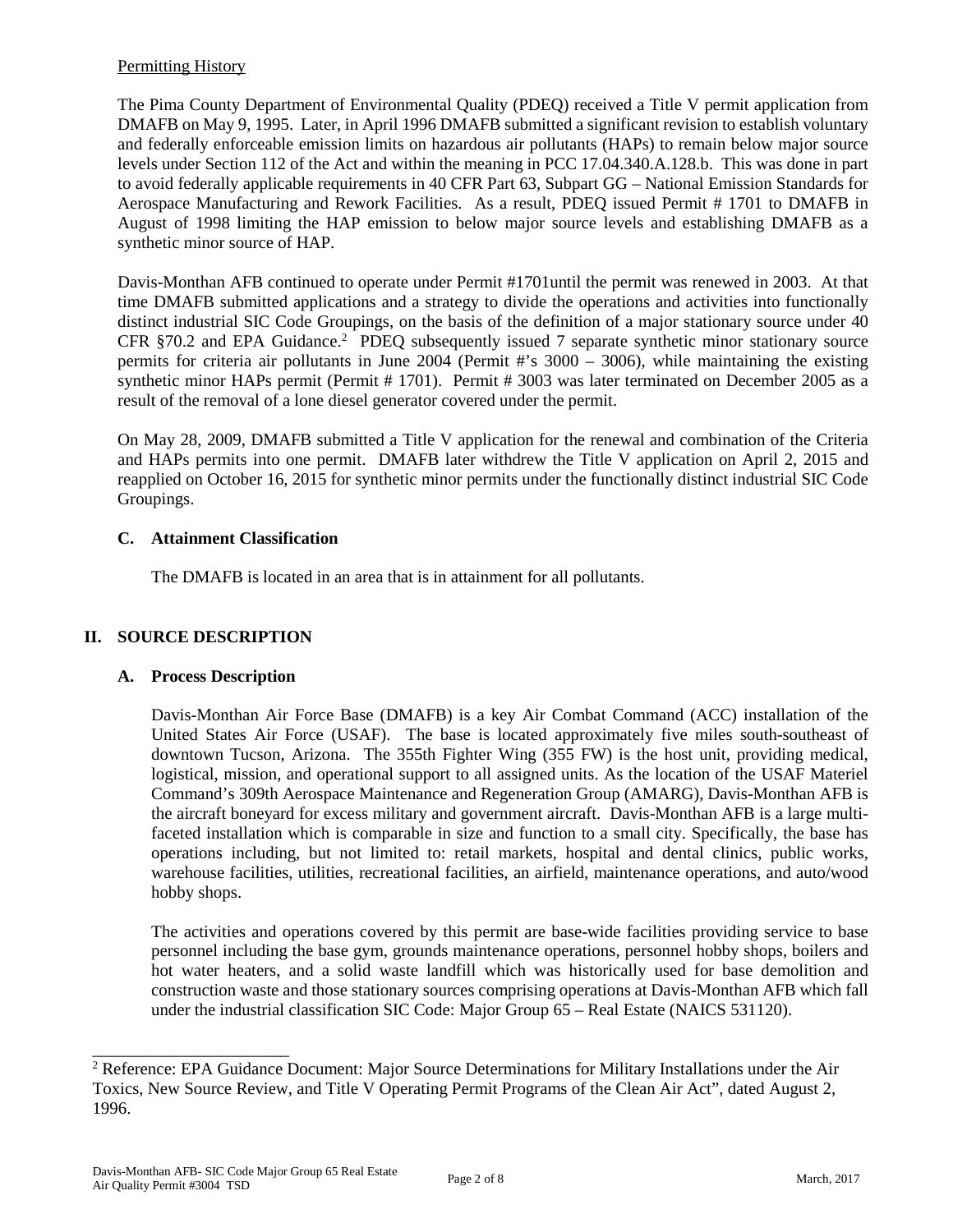### **B. Operating Capacity and Schedule**

The operating schedule at the facility is not limited and the equipment is permitted for operation 7/days/week, 24 hours a day, 365 days a year subject to the fuel and hour limitations in the equipment list.

### **C. Air Pollution Control Equipment**

A granular activated carbon air pollution control device (APC) is required to be operated and maintained on a closed landfill vent to reduce and control the amount of VOC and HAPs discharged to the ambient air.

### **III. REGULATORY HISTORY**

DMAFB is currently in compliance with all Pima County Code requirements.

#### **IV. EMISSIONS ESTIMATES**

DMAFB conducts activities and operations that have a potential to emit Hazardous Air Pollutants in excess of major source thresholds without voluntarily accepted emission limitations and operating restrictions in this and other permits to limit HAPs emissions to less than major source levels (< 22.5 tons/year).

Emission estimates for external combustion (boilers & heaters), and gasoline fuel storage and dispensing facilities were derived using standard emission factors and methods from AP-42 Compilation of Air Pollution Emission Factors – Volume 1: Stationary and Area Sources and/or factors in the Air Emissions Guide for Air Force Stationary Sources, October 2014. Estimates for the landfill vent and APC, surface coating operations, and miscellaneous chemical/materials issues were derived using mass balance methods and historical use data. The PTE has been calculated using the permitted voluntary fuel throughput limitations and emission estimates provided in the application along with synthetic HAP emission limitations.

The permit also requires Permittee to maintain additional records for miscellaneous chemical/materials issues for sources covered by this permit (SIC major group '65') and to maintain a materials inventory system to track the mass of combined and individual HAP emitted from materials issues using mass balance methods.

| <i>Controlled</i> <sup>1</sup> Facility-Wide Potential Emissions of Pollutants (tons/yr) |           |           |       |             |       |                 |                   |     |              |                        |
|------------------------------------------------------------------------------------------|-----------|-----------|-------|-------------|-------|-----------------|-------------------|-----|--------------|------------------------|
| <b>Conventional or Criteria Air Pollutant</b>                                            |           |           |       | <b>NSPS</b> |       | <b>HAPs</b>     |                   |     |              |                        |
| PM <sub>2.5</sub>                                                                        | $PM_{10}$ | <b>PM</b> | NOx   | <b>VOC</b>  | CO    | SO <sub>2</sub> | Lead <sup>2</sup> | N/A | <b>Total</b> | Single<br>Formaldehyde |
| 2.25                                                                                     | 2.25      | 2.25      | 29.62 | 12.85       | 24.88 | 0.18            | Negligible        | N/A | < 1.5        | < 0.533                |

The following table outlines DMAFB's potential to emit pollutants.

<sup>1</sup> PTE is calculated on the operation of the external combustion equipment for 8760 hour/year, voluntary limitation on the gasoline throughput through the dispensing facilities of 20, 000 gallons, and PTE estimates for the landfill vent, surface coating and solvent degreasing operations, and miscellaneous chemical/materials use (HAP). The PTE includes an allowance for up to10 tons of VOC from enclosed surface coating operations without revision.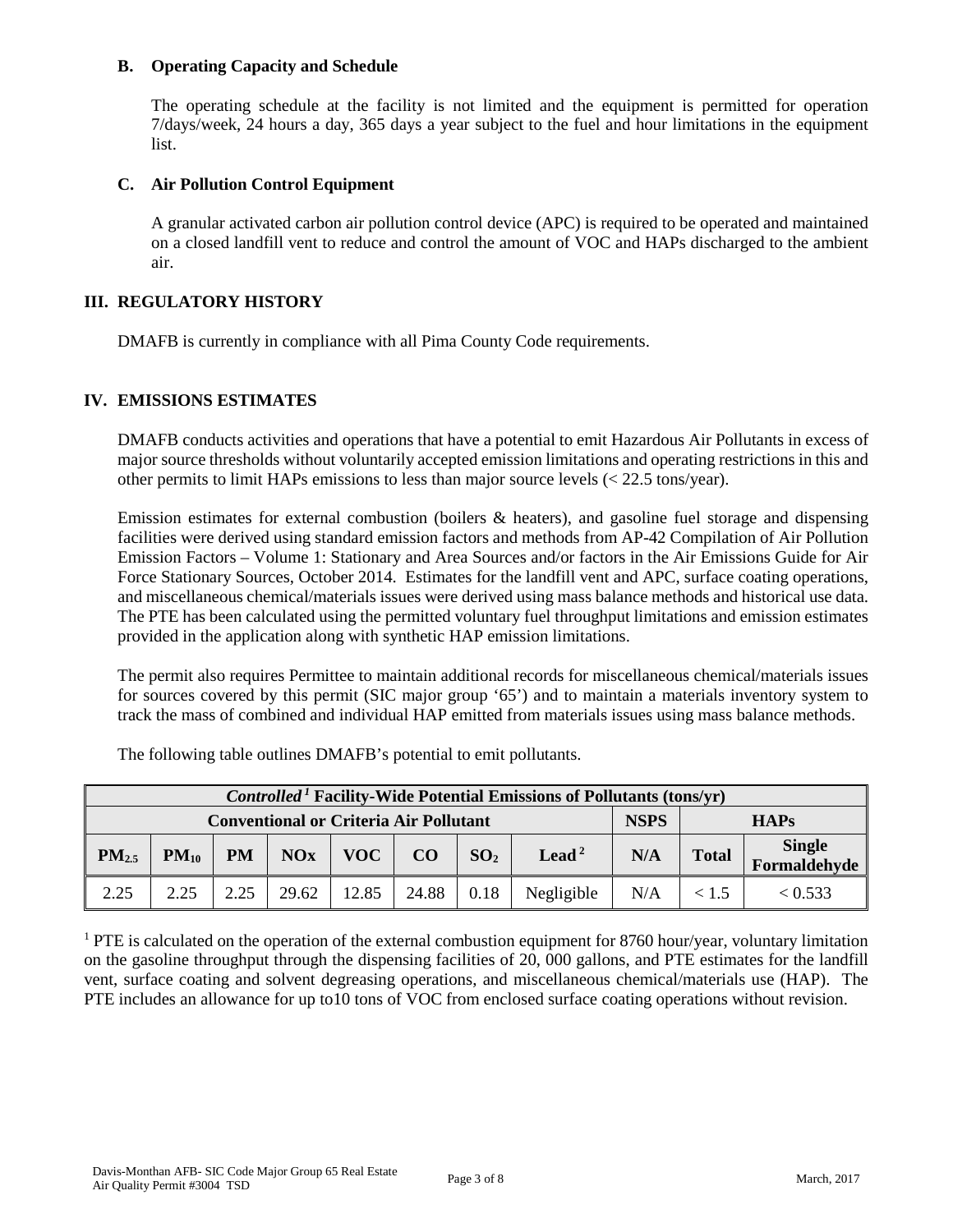#### **V. APPLICABLE REQUIREMENTS**

#### **40 CFR, Part 60 Standards of Performance for New Stationary Sources**

| Subpart A  | <b>General Provisions</b> |
|------------|---------------------------|
| Appendix A | <b>Test Methods</b>       |

### **40 CFR, Part 63 National Emissions Standards for Hazardous Air Pollutants for Source Categories**

| Subpart A      | <b>General Provisions</b>                        |
|----------------|--------------------------------------------------|
| Subpart CCCCCC | <b>NESHAP</b> for Gasoline Dispensing Facilities |

#### **Pima County Code Title 17, Chapter 17.12 – Permits and Permit Revisions**

#### **Article I – General Provisions**

| 17.12.010 | <b>Statutory Authority</b>                            |
|-----------|-------------------------------------------------------|
| 17.12.020 | Planning, Constructing, or Operating Without a Permit |
| 17.12.040 | Reporting requirements                                |
| 17.12.045 | Test methods and procedures                           |
| 17.12.050 | Performance tests                                     |
| 17.12.080 | Permit Display or Posting                             |

#### **Article II – Individual Source Permits**

| 17.12.165 | Permit application processing procedures for Class II and Class III permits                |
|-----------|--------------------------------------------------------------------------------------------|
| 17.12.185 | Permit contents for Class II and Class III permits                                         |
| 17.12.190 | Permits containing synthetic emission limitations and standards                            |
| 17.12.235 | Permit Changes that require a permit revision                                              |
| 17.12.240 | Procedures for certain changes that do not require a permit revision Class II or Class III |
| 17.12.255 | <b>Minor Permit Revision</b>                                                               |
| 17.12.260 | Significant Permit Revision                                                                |
| 17.12.270 | Permit Reopenings – Revocation and reissuance – Termination                                |
| 17.12.350 | Material permit condition                                                                  |
|           |                                                                                            |

#### **Article VI – Individual Source Permits**

17.12.520 Fees related to Class II and Class III permits

#### **Pima County Code Title 17, Chapter 17.16 – Emission Limiting Standards**

### **Article I – General Provisions**

- 17.16.010 Local rules and standards; Applicability of more than one standard
- 17.16.020 Noncompliance with applicable standards
- 17.16.030 Odor limiting standards

#### **Article II – Visible Emission Standards**

| 17.16.040            | Standards and applicability (includes NESHAP) |
|----------------------|-----------------------------------------------|
| 17 16 $\triangle$ CM | Wisikility limiting standard                  |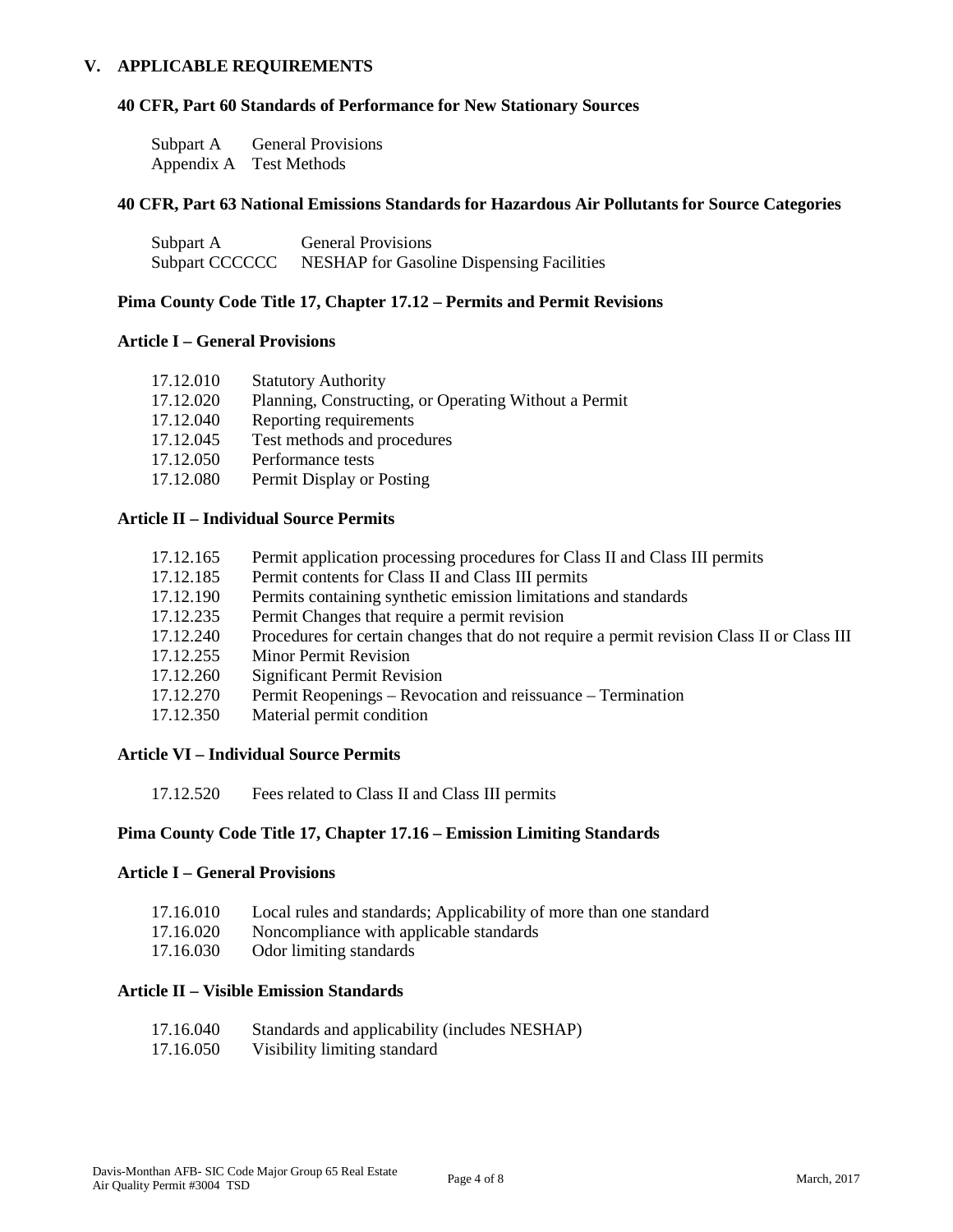## **Article IV – New and Existing Stationary Source Performance Standards**

| 17.16.130 | Applicability                                                                      |
|-----------|------------------------------------------------------------------------------------|
| 17.16.230 | Standards of performance for storage vessels of petroleum liquids                  |
| 17.16.165 | Standards of performance for fossil-fuel fired industrial and commercial equipment |
| 17.16.400 | Organic solvents and other organic materials                                       |
| 17.16.430 | Standards of performance for unclassified sources                                  |

## **Pima County Code Title 17, Chapter 17.20 – Emissions Source Testing and Monitoring**

| 17.20.010 | Source sampling, monitoring and testing |
|-----------|-----------------------------------------|
| 17.20.040 | Concealment of emissions                |

# **Pima County Code Title 17, Chapter 17.24 – Emission Source Recordkeeping and Reporting**

| 17.24.020 | Recordkeeping for compliance determination |
|-----------|--------------------------------------------|
| 17.24.050 | Reporting as permit requirement            |

# **VI. REQUIREMENTS SPECIFICALLY IDENTIFIED AS NON-APPLICABLE**

The solid waste landfill ceased operations in 1976, and was never subject to the requirement for a control system under 40 CFR Part 60, Subpart Cc. The landfill was capped in 1999-2001 with a low-permeability soil cover and has not accepted waste at any time since November 8, 1987, and additional design capacity is not available for future waste disposal and therefore not subject to the requirements 40 CFR 60, Subparts Cc, Cf, WWW, XXX, or 40 CFR Part 63, Subpart AAAA.

In accordance with PCC 17.04.340.A.(114) PDEQ has determined that the emissions from the diesel dispensing and storage operations as well as the woodworking shop particulate cyclone control which falls under SIC Code Major Group 65 are insignificant activities and not otherwise subject to any applicable requirements.

# **VII. PERMIT CHANGES and APPLICABILITY DETERMINATIONS**

### **A. Permit and Permit Summary:**

The Specific Conditions have been organized into permit sections specific to the equipment and emission source categories at the facility. Some conditions in the previous permit may no longer apply or not be included. Conditions to voluntarily limit the emissions of HAPs from sources covered by this permit previously contained in Air Permit #1701 have been incorporated into the permit. The permit limits the fuel for external combustion sources to natural gas. Additional monitoring for gasoline throughput and dispensing for maintenance and the golf course activities, operation of APC on a closed landfill vent, surface coating and solvent use operations, miscellaneous chemicals/materials usage and portable sources that may become stationary sources have also been included in the permit.

### **B. General Applicability (Section 1):**

This Section of the permit incorporates provisions relating the statutory authority, permit classification, and provides a summary of the permitted facility sources and the organization of the permit sections.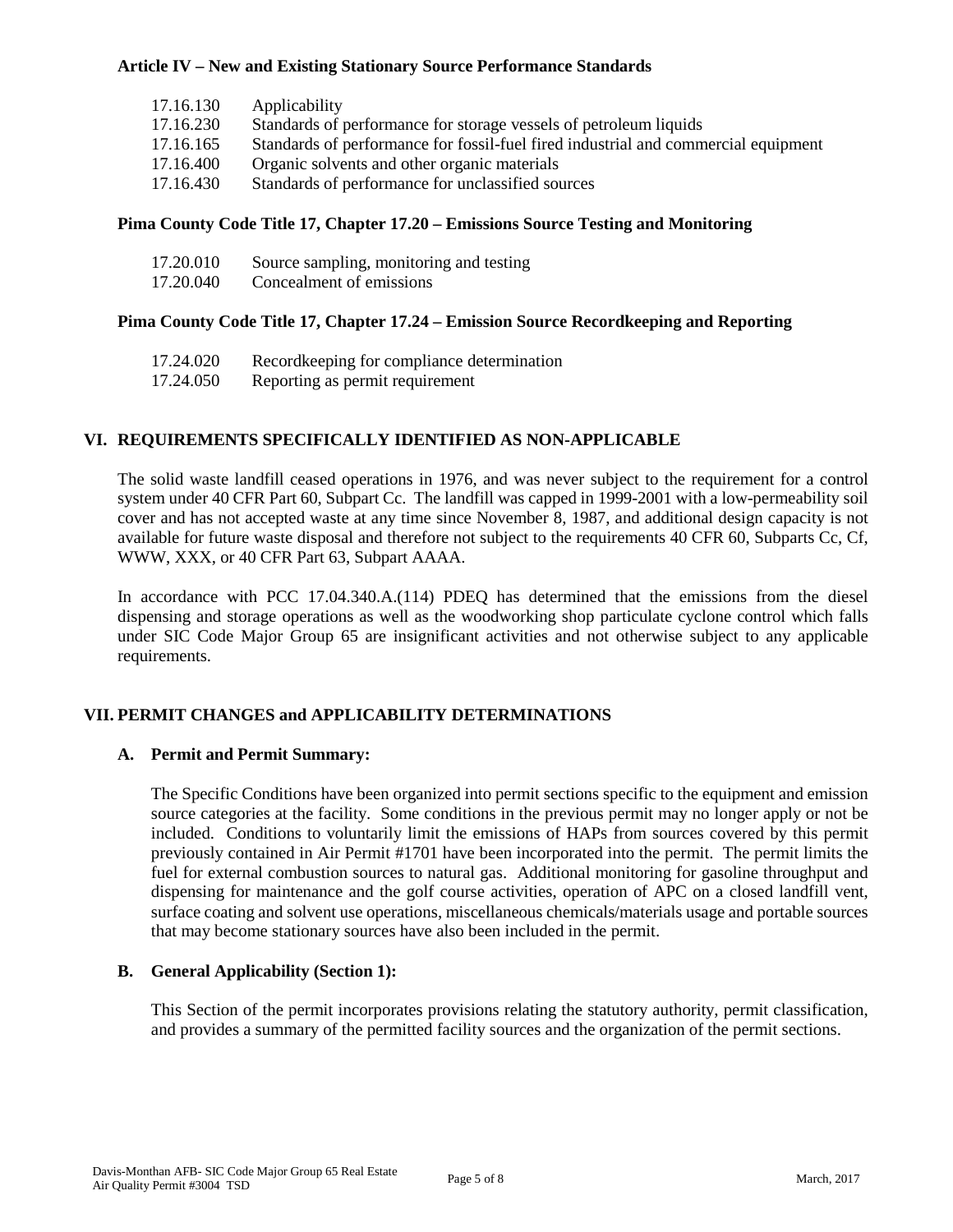## **C. Permit-Wide Operations (Section 2):**

This Section incorporates permit-wide provisions applicable to all sources covered under this permit and is used to streamline provisions applicable to the specific sources in other Sections of the permit. The facility-wide provisions include the following: voluntary emission limitations, general control standards, materials handling standards, odor limiting standard, opacity limit, visibility limiting standard, disposition of portable sources, miscellaneous chemical/materials use, and asbestos requirements for demolition and renovation activities. This Section also includes the facility-wide provisions for monitoring, recordkeeping, reporting requirements, facility changes, and testing requirements.

### **D. Fossil Fuel Fired Industrial and Commercial Equipment (Boilers and Heaters) (Section 3):**

This Section incorporates applicable PCC requirements for boilers, heaters, and fuel fired equipment and, if applicable, to avoid certain requirements in PCC 17.16.165, 40 CFR Part 60, NSPS Subpart Dc and 40 CFR Part 63, NESHAP Subpart JJJJJJ for certain classes of boilers. The specific applicability provisions for the boilers and heaters are included in Section 6 and indicated in the equipment list in Attachment 2.

The listed boilers and heaters in the equipment list are limited to firing natural gas. The specific definition for natural gas in this Section is taken from the NESHAP standard and is a broad definition that also includes LPG for use in temporary boilers or as an alternate fuel if required.

# **E. Fuel Storage and Dispensing Facilities (Section 4):**

This Section incorporates voluntary throughput limits on the amount of gasoline stored, loaded, and dispensed from gasoline storage and dispensing facilities covered by the permit and includes specific local, and federal requirements for gasoline dispensing facilities.

# **F. Landfill Vent & APC (Section 5):**

This Section incorporates operating limitations for the landfill vent APC to operate and maintain a GAC control device to reduce the discharge of HAPS to the ambient air from the vent.

### **G. Surface Coating and Solvent Degreasing/Cleaning Operations**

This Section incorporates emission standards and monitoring requirements for surface coating and solvent use in surface coating and solvent degreasing/cleaning operations.

### **H. Specific Applicability Provisions (Section 6):**

This Section of the permit includes specific conditions on the applicability of the permitted facility sources to local and federally applicable rules and relates the specific applicability of equipment and operations to source categories in each Section of the permit.

### **VII. Periodic Monitoring**

This is a Class II permit and as such does not include the mandatory submittal of a semiannual summary report of required monitoring or an annual compliance certification to the Control Officer. The permit requires the facility to maintain the required periodic monitoring records and/or reports on site.

### **IX. Control Technology Determination**

No control technologies needed to be determined; the source is not subject to RACT, BACT or LAER.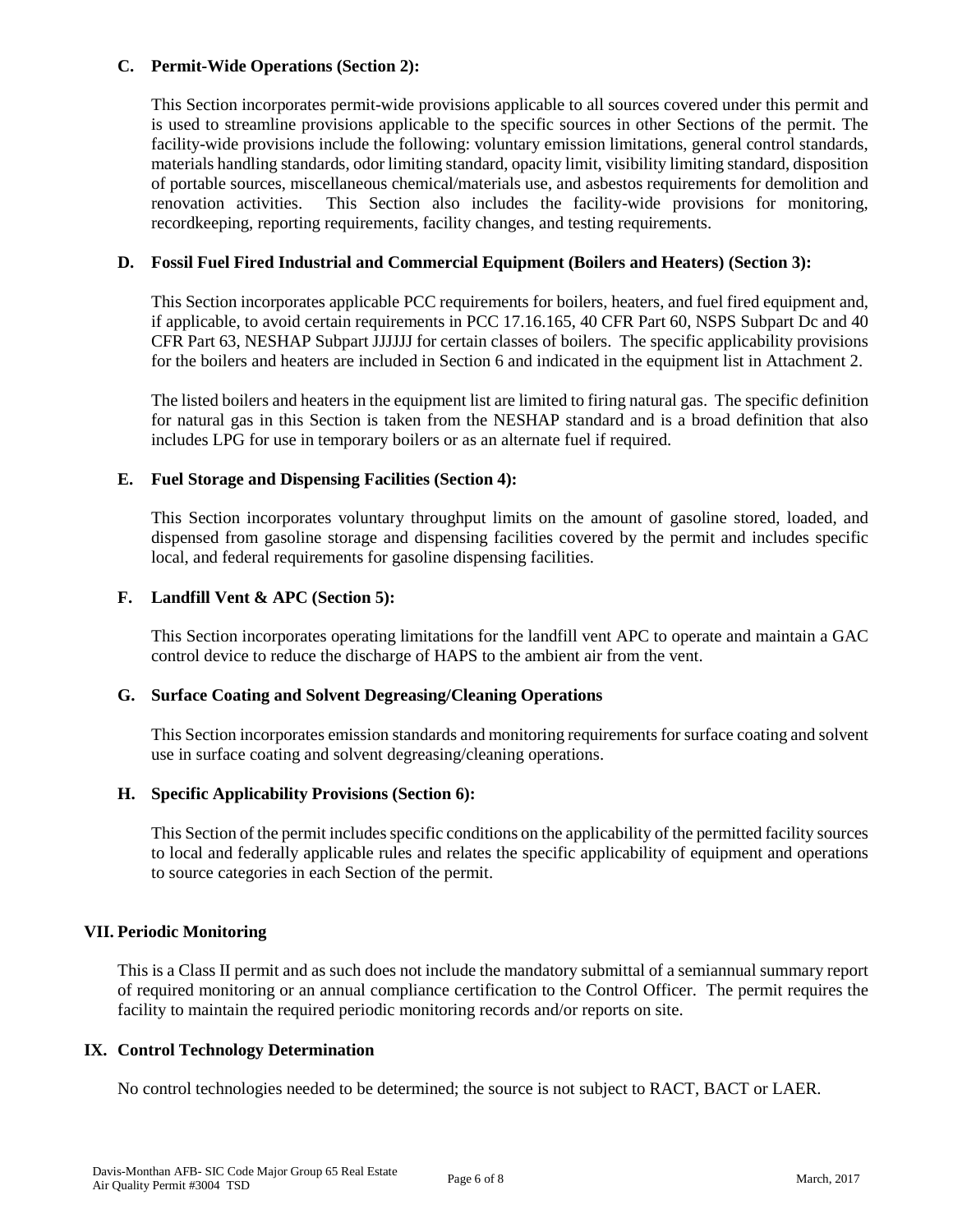## **X. Exclusion of PCC Particulate Matter Discharge Rate Standards**

The applicable PCC rules for the maximum particulate discharge rates are not normally included for Class II area source permits as explained below.

- For particulate matter sources, the calculated maximum particulate matter discharge rate, as provided in Title 17, yields maximum rates that far exceed the emissions expected from most typical area sources. For example, a 200 ton/hour process source, which is typical for an average construction aggregate, screening operation, would be limited to a maximum particulate matter discharge rate of 40.4 lbs/hour or 177 tons/year. This limit far exceeds estimated emissions from typical sources using EPA AP-42 emission factors and the source is far more likely to exceed opacity and visibility limiting standards well before reaching this limit.
- With regard to fuel burning equipment, PCC 17.16.165.C limits the emissions of particulate matter from commercial and industrial fossil-fuel fired equipment (including but not limited to boilers). This limit is not normally included in permits because allowable emissions are consistently over an entire order of magnitude higher than EPA AP-42 estimated potential emissions. The chart below, illustrates the point.



**Comparison of Emissions of PM-10 for Boilers: PCC Allowable vs AP-42 Estimated**

Comparative Chart of Allowable Particulate Emissions Under Pima County Code, Title 17, and Estimated Potential Emissions based on EPA AP-42 Estimates for External Combustion Sources. Allowable emissions are consistently over ten times estimated potential emissions. Therefore, it is not necessary to include the standard in the permit explicitly, but by reference in Attachment 1.